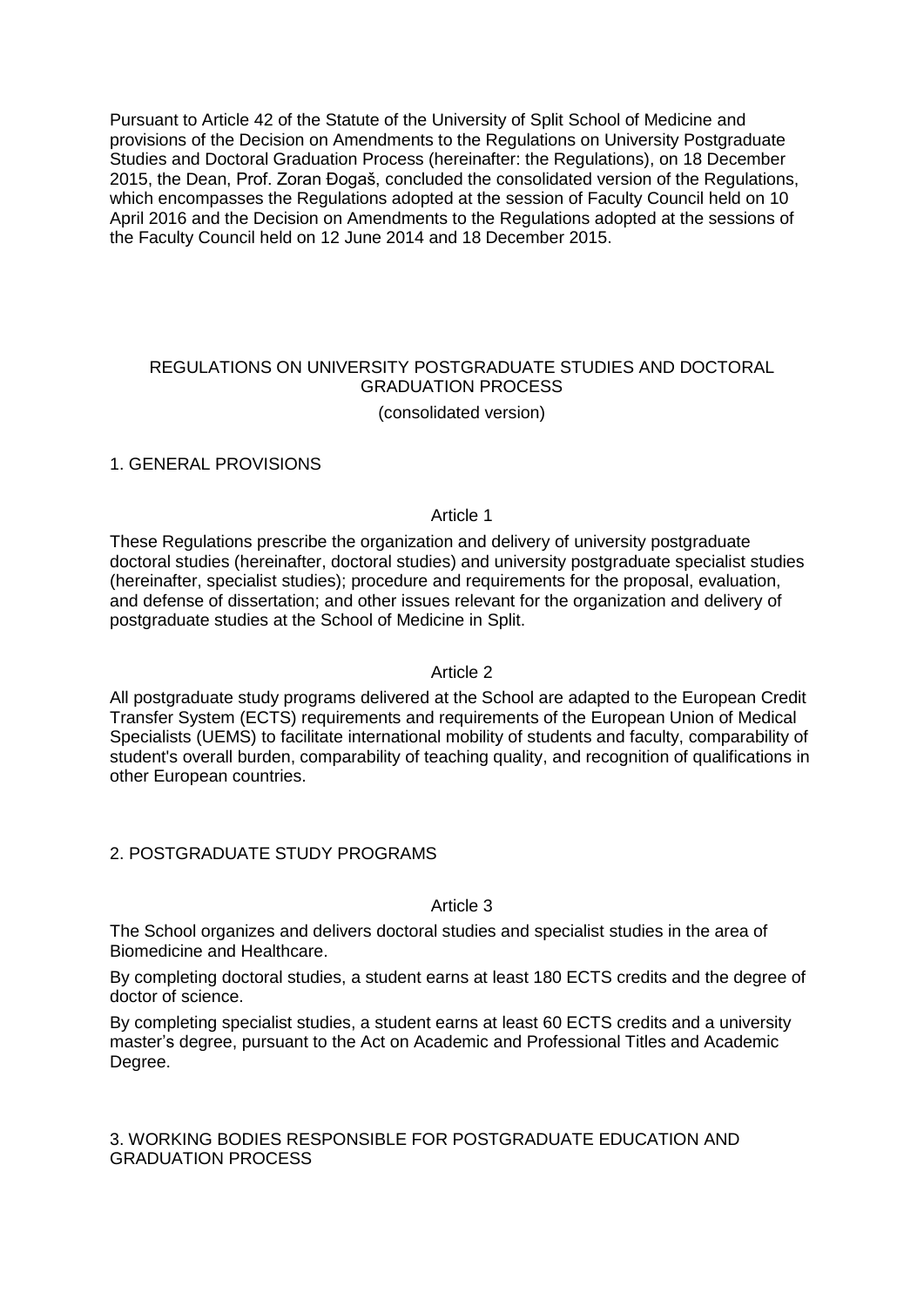For successful and efficacious execution of basic activities within postgraduate education and doctoral graduation process, the School establishes the following permanent bodies:

- Doctoral School, and

- Doctoral Program Committee.

3.1. DOCTORAL SCHOOL

# Article 5

The Doctoral School is established by joining together several doctoral and specialist studies at the School to make the delivery of study courses more efficacious, increase research and teaching capacities, standardize the criteria across postgraduate studies, foster interdisciplinarity, and provide more economical organization and delivery of postgraduate studies.

The Doctoral School is founded by the Faculty Council in the area of Biomedicine and Healthcare.

# Article 6

For successful and efficacious delivery of doctoral and specialist studies, the Doctoral School establishes the following working bodies:

- Doctoral School Council,
- Program Councils,
- Thesis Committee for Specialist Studies

# 3.1.1. DOCTORAL SCHOOL COUNCIL

# Article 7

The Doctoral School is governed by the Doctoral School Council.

The members of the Doctoral School Council are

- Vice Dean for Science and Postgraduate Studies,

- Directors and deputy directors of doctoral study programs,

- Chair of Doctoral Program Committee.

Administrative activities for the Doctoral School Council are carried out by an officer at the Office for Science, Postgraduate Studies, and Continuing Medical Education.

The work of the Doctoral School Council is governed by the Rules of Procedure adopted by the Doctoral School Council.

The Doctoral School Council meets as needed, but at least twice a year.

# Article 8

The Doctoral School Council is managed by the Chair elected by secret ballot of the Council members to a four-year term. The Vice Chair is elected in the same manner.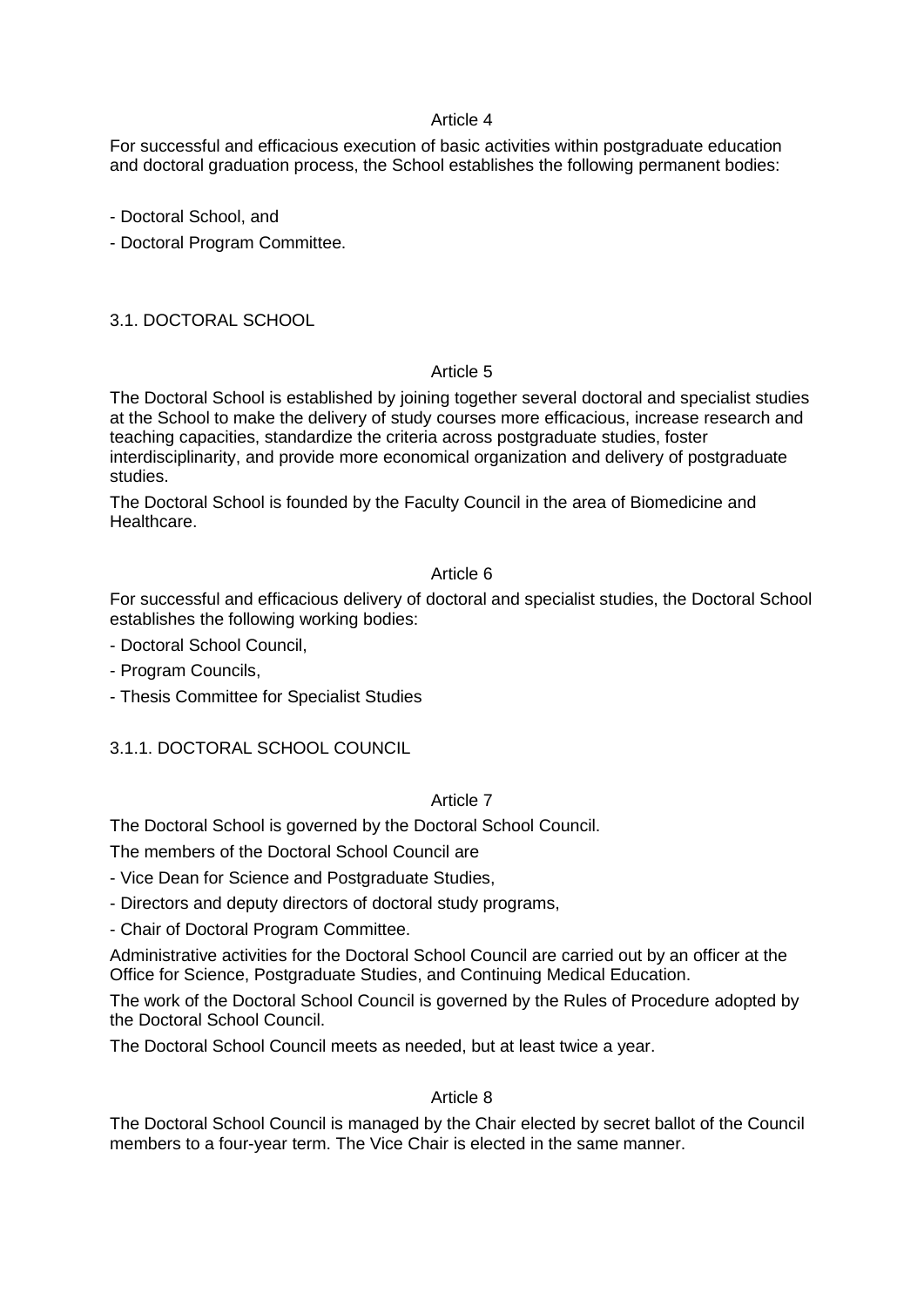The tasks of the Doctoral School Council are as follows:

- to foster collaboration among different study programs within the Doctoral School,
- to evaluate the work results of all study programs,
- to review the reports of program directors,
- to initiate the process of enrollment in postgraduate studies,
- to consider proposals of new postgraduate study programs,

- to consider all other matters within the scope of postgraduate studies and suggests solutions.

# 3.1.2. PROGRAM COUNCIL

# Article 10

There is a Program Council for each postgraduate study program.

The Program Council consists of the Program Director and Deputy Director, a student representative, and a faculty representative who is an employee of the School.

The Program Director recommends the faculty representative for the Program Council.

The student representative at the Program Council is elected by students.

The members of the Program Council are appointed by the Doctoral School Council.

# Article 11

The Program Council meets as needed, but at least twice a year. The Program Council:

- proposes the student enrollment plan to the Doctoral School Council,

- ensures the quality and delivery of study programs,

- meets with the postgraduate students and their mentors at least once a year,

- summons, advises, helps, and stimulates underachieving students and their mentors,

- submits an annual written report on its work to the Doctoral School Council, describing: the analysis of academic success of each student (passed examinations, dissertation proposal, progress made in research, preparation and publication of papers, preparation and defense of dissertation), and statistical indicators of program performance,

- carries out self-evaluation for the application for re-accreditation.

# 3.1.3. THESIS COMMITTEE FOR SPECIALIST STUDIES

# Article 12

The Thesis Committee for Specialist Studies is a standing professional committee of the Faculty Council. It coordinates activities in and standardizes the criteria for the process of completing a thesis at specialist studies.

The Committee recommends the members of thesis evaluation expert committees to the Doctoral School Council.

The members of the Thesis Committee are appointed by the Faculty Council upon the recommendation from the Chair of the Doctoral School Council.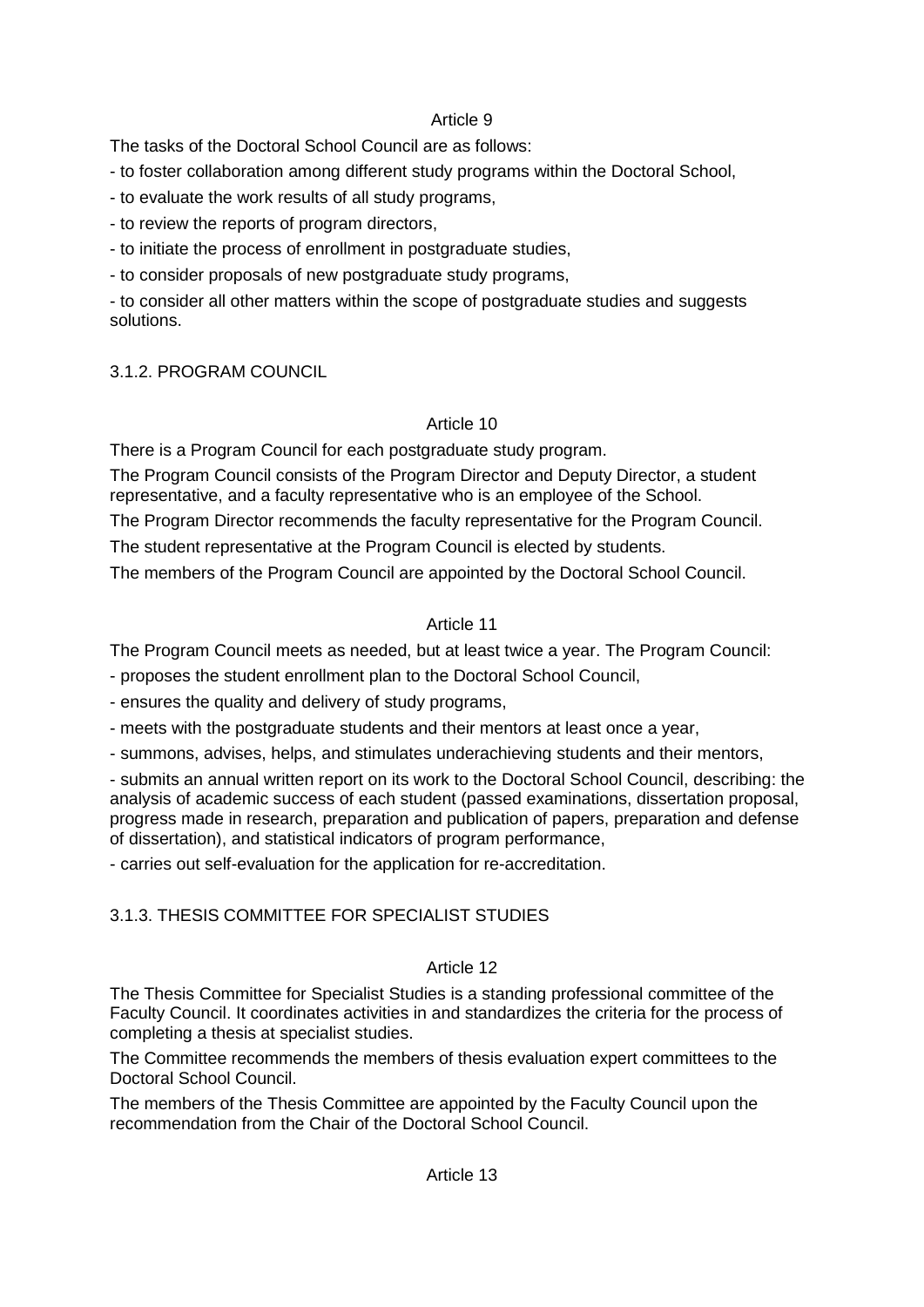The Program Council recommends the members of the Thesis Evaluation Committee to the Doctoral School Council.

# 3.2. DOCTORAL PROGRAM COMMITTEE

# Article 14

The Doctoral Program Committee (hereinafter, the Committee) is a standing expert committee of the Faculty Council. It standardizes the criteria and coordinates activities in the doctoral graduation process from the point of dissertation topic proposal to the point of public defense of dissertation.

The Committee is established by the Faculty Council upon the recommendation from the Academic Administration Office, whereby the balanced representation of all fields in the area of Biomedicine and Healthcare is taken into account.

The Committee consists of an odd number of members (at least eleven).

Upon the recommendation from the Committee, the Faculty Council adopts the Rules of Procedure of the Committee.

The Chair and Vice-Chair of the Committee are elected by majority vote of the present Committee members through secret ballot to a two-year term.

# 4. DOCTORAL AND SPECIALIST STUDIES

# Article 15

Doctoral and specialist studies are organized and delivered as regular studies in accordance with the teaching plan and program determined by the competent authorities upon the recommendation from the Faculty Council.

# Article 16

The teaching programs of doctoral or specialist studies contain the following:

- the specialist or academic title and degree,
- the duration of studies and deadline to complete a degree,
- the requirements for admission to postgraduate studies,
- the content outline and number of hours of mandatory and elective courses,
- the types of instruction (lectures, seminars, practical classes, practical work, laboratory work etc.) and recommended literature,
- the number of ECTS credits earned after passing each exam,
- the comparable international study programs,
- the optimum number of students
- the enrollment requirements for the next year of studies and completion of the program,
- the method of teaching quality monitoring,
- the list of potential mentors for doctoral dissertation or thesis,
- the completion of the program and requirements for continuation of studies for the students who discontinued their studies.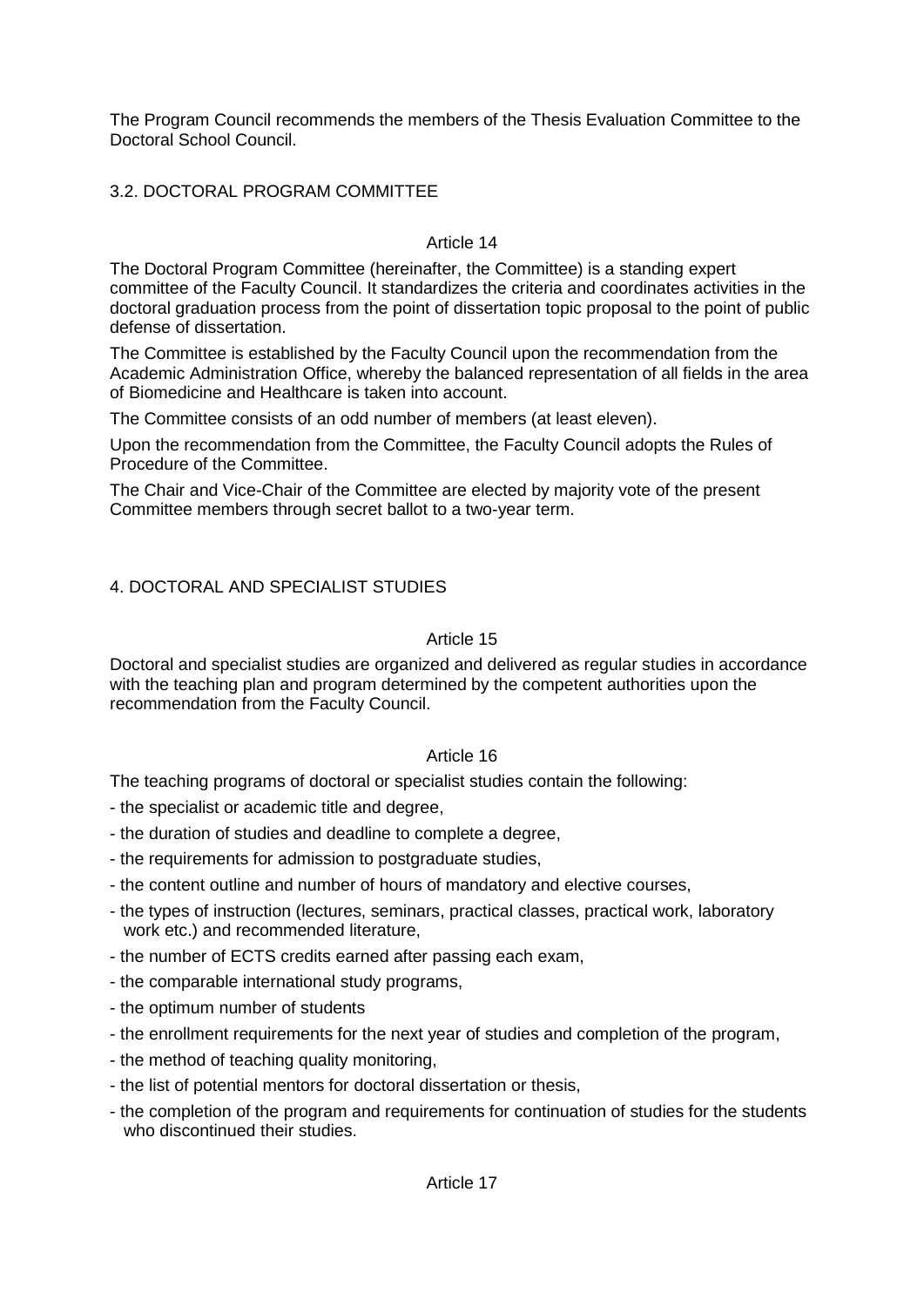The central component of the university doctoral studies is a research project.

Lectures, as a form of teaching, do not account for more than 20% of the total teaching workload.

As capacity allows, doctoral studies are available to all doctoral students at the University of Split and other universities, in accordance with the pre-specified requirements and interinstitutional agreements.

For students who completed their graduate studies in other scientific fields, an individualized program is designed by combining the doctoral courses available at the School or University. The individualized program is designed by the Program Council in agreement with the Doctoral School Council.

By completing a specialist postgraduate study program, a student earns, as a rule, 60 ECTS credits, whereas by completing a professional postgraduate study program within the residency training, a student earns, as a rule, up to 30 ECTS credits.

Credits earned in professional postgraduate studies within residency training may cover only the ECTS credits from elective courses.

The title of Master of Science earns 90 ECTS credits.

The decision on acknowledging ECTS credits is recommended by the Program Council in agreement with the Doctoral School Council.

Student rights and obligations regarding the studies are regulated by the Regulations on Studies and Studying System at the Split School of Medicine.

#### Article 18

For postgraduate candidates who obtained their scientific training abroad, the Doctoral School Council may acknowledge part of the ECTS credits upon the recommendation from the Program Council.

#### Article 19

There are three ECTS credit groups at doctoral studies:

- the first ECTS credit group consists of mandatory courses (maximum of 30 ECTS),

- the second ECTS credit group consists of elective courses (maximum of 30 ECTS), and

- the third ECTS credit group consists of mandatory research activities defined by the study plan and program and elective research activities (maximum 30 ECTS).

#### Article 20

Doctoral students shall earn the prescribed number of ECTS credits in the first year of their studies from the courses in the first or second ECTS credit group and, in the second year, they shall earn the number of ECTS credits prescribed by the teaching program from the second ECTS credit group.

# Article 21

Elective research activities in the third ECTS credit group are weighted as follows:

- research papers published in journals indexed in Current Contents (CC): first author – 15 ECTS, coauthor – 7.5 ECTS

- participation in international conferences (conference abstract): oral presentation – 5 ECTS, first author on a poster presentation – 3 ECTS,

- participation in local conferences (conference abstract): oral presentation – 2 ECTS, first author on a poster presentation – 1 ECTS.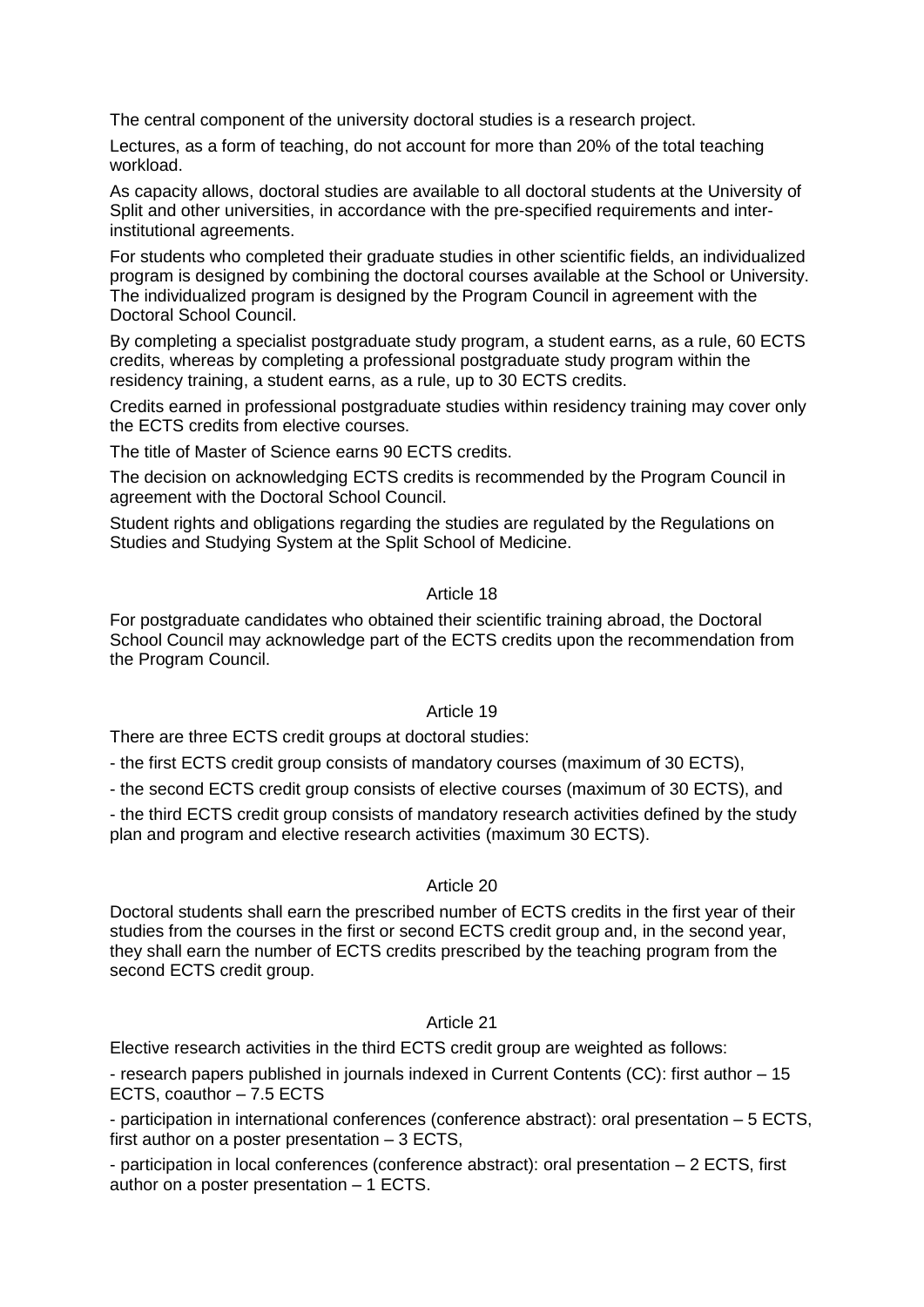Specialist studies are organized and delivered as separate studies. They consist of two credit groups: mandatory (40 ECTS) and elective (20 ECTS) credits.

# 5. ADMISSION REQUIREMENTS AND POSTGRADUATE STUDIES APPLICATION

# 5.1. ADMISSION REQUIREMENTS

# Article 23

An applicant may be admitted to doctoral studies or specialist studies if the applicant completed a relevant graduate study program. The Doctoral School Council determines the types of completed graduate studies and student's grade point average that are acceptable for admission to relevant doctoral or specialist studies.

# 5.2. APPLICATION

# Article 24

Invitation for applications to doctoral or specialist studies is publicly announced in the daily newspapers and on the School's website. The decision to invite applicants to apply for postgraduate studies is made by the Faculty Council upon the recommendation from the Doctoral School.

# Article 25

The invitation for application for postgraduate studies contains:

- the title of postgraduate study program,
- admission requirements.
- the minimum and maximum number of students,
- tuition fee,
- the list of documents required for application,
- the application deadline and other requirements that are posted on the School's bulletin board and website.

Applicants apply by submitting the proper application form (postgraduate application form).

# Article 26

Applicants who completed their graduate studies abroad shall submit the decision on recognition of credentials earned abroad.

# Article 27

The applicants for postgraduate studies are selected by the application committee consisting of the director and director deputy of the relevant doctoral or specialist studies.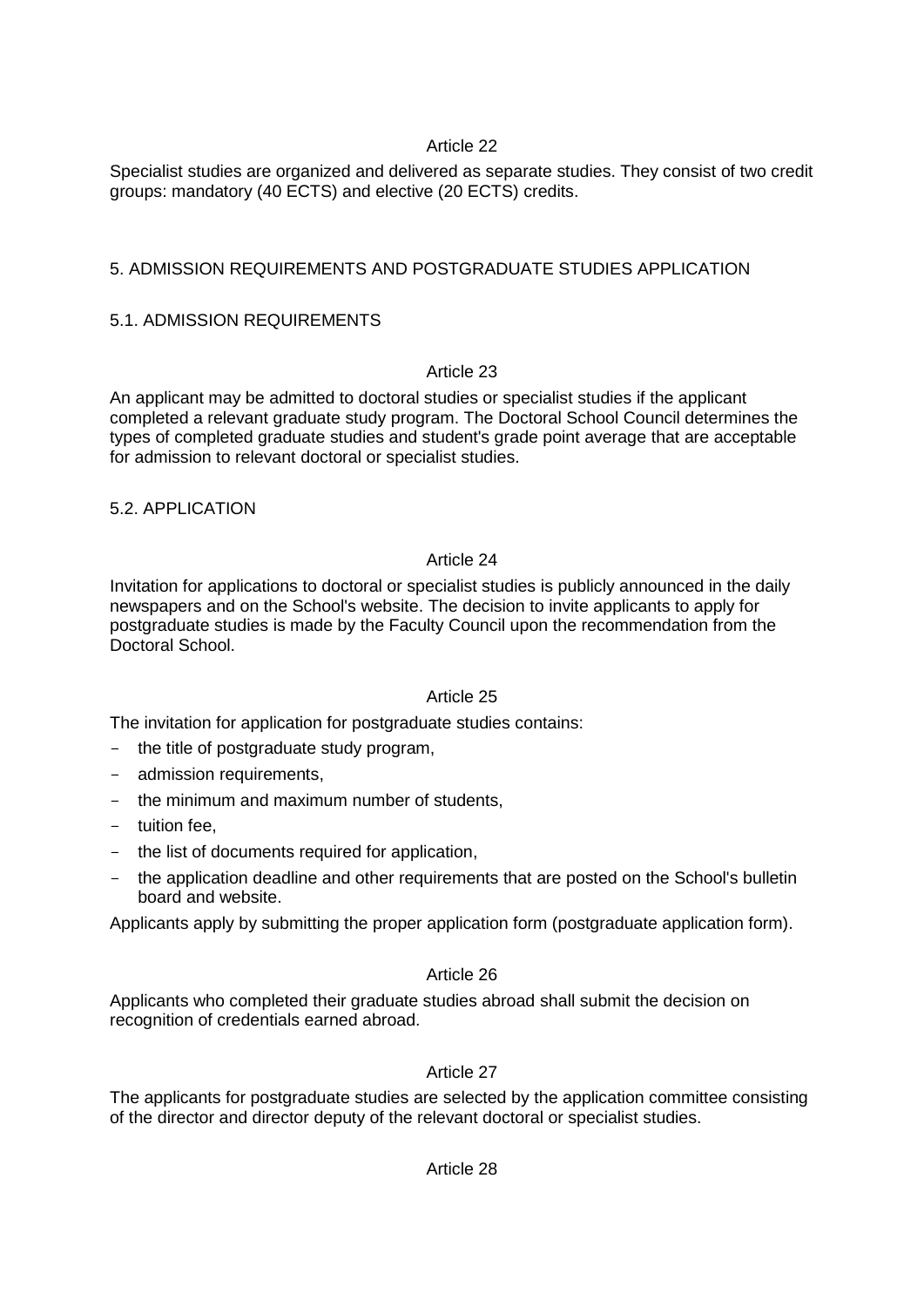If there is a sufficient number of applicants who meet the admission requirements, the Faculty Council makes a decision to run the postgraduate study program.

The Faculty Council receives the report on the number of applicants accepted for admission.

#### Article 29

The decision on the admission and enrollment of applicants is made by the Faculty Council and posted on the School's bulleting board and website. A separate website is launched for each postgraduate study program.

The decision on admission and enrollment is considered a fist-instance decision and may be appealed against within 15 days from the day when the decision was posted on the School's bulletin board and website. The Dean's decision upon appeal is considered final.

# 6. COMPLETION OF POSTGRADUATE STUDIES

#### Article 30

University postgraduate doctoral studies are considered completed after all the obligations have been fulfilled, all the exams passed, and the dissertation finished and publicly defended.

Postgraduate university specialist studies are considered completed after all the obligations have been fulfilled, all the exams passed, and the thesis finished and/or relevant final exam passed in accordance with the study program.

# Article 31

After having completed a doctoral program, a student earns the academic degree of doctor of science and other rights pursuant to specific regulations.

After having completed a specialist program, a student earns a university master's degree pursuant to the Act on Academic and Professional Titles and Academic Degree.

# Article 32

A specialist diploma after completion of specialist program is issued by the School upon the recommendation from the Doctoral School Council.

#### Article 33

The academic degree of doctor of science is awarded by the University of Split on the basis of procedure run by the School in accordance with the Law, University Statute, School's Statute, and provisions of these Regulations. The date of successful public defense of dissertation is considered the date of obtaining the academic degree of doctor of science.

#### Article 34

In addition to a certificate, diploma or confirmation, a doctoral student shall be issued an additional document (a diploma supplement) certifying which exams the student passed, which grades the student received, and ECTS credits the student earned. Upon a personal request, the student may be issued a preliminary diploma supplement even before the completion of the studies.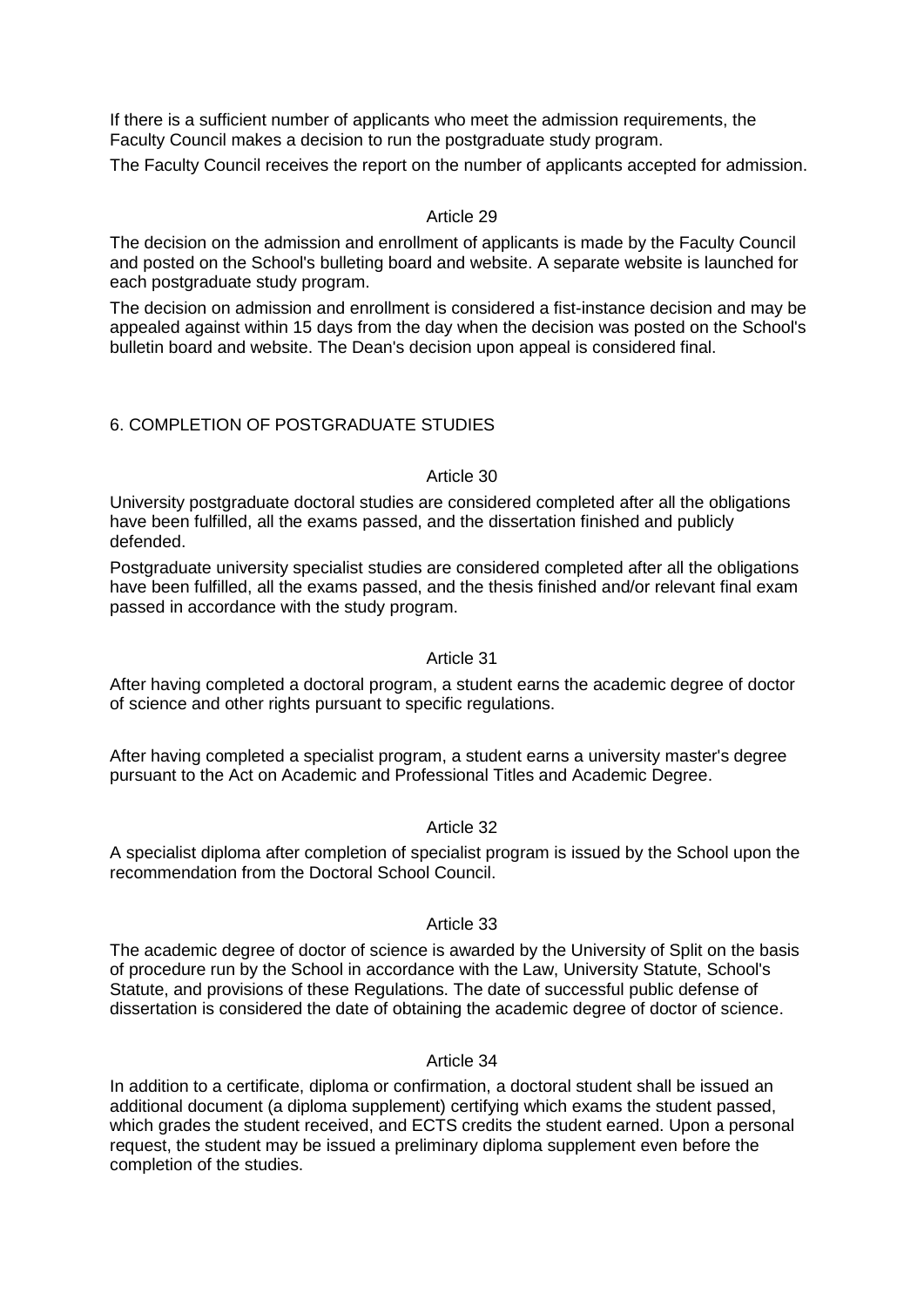Diplomas, certificates, and confirmations issued by the University are public documents.

# 7. POSTGRADUATE STUDENTS

#### Article 35

A university doctoral student may be:

- a research fellow or assistant employed at the University of Split School of Medicine, whose tuition fees are covered according to the current directive of the Ministry of Science, Education and Sport (MSES).

- a student paying tuition fees themselves, a scholar having a Croatian or international scholarship or a person whose tuition fees are covered by the person's employer.

Requirements for studying and completing the degree and tuition fees are the same for Croatian and foreign citizens.

#### Article 36

At the point of enrollment in the first semester of doctoral studies and specialist studies, the selected applicants sign the Agreement on mutual rights and obligations.

The Agreement referred to in section 1 of this Article contains provisions on: (a) parties to the Agreement, (b) student's financial obligations, (c) obligations regarding the enrollment and completion of the studies, and (d) other rights and obligations important for completion of the studies.

After signing the Agreement referred to section 1 of this Article, paying the agreed tuition fee, and receiving a student transcript book, the applicants receive the status of postgraduate students.

#### Article 37

Upon completion of each year of studies, a postgraduate student has to certify the previous year of studies.

A student shall lose the status of a doctoral student if the Faculty Council accepts the negative report from the Program Council and Doctoral School Council.

#### Article 38

Appeal against the decision on revocation of the status of a student may be submitted to the Dean within 15 days. The Dean may refuse, reject or accept the appeal.

### 8. FACULTY, DIRECTORS, TUTORS AND MENTORS AT POSTGRADUATE STUDY PROGRAMS AND EXPERT COMMITTEES

# 8.1. FACULTY AND DIRECTORS

#### Article 39

Doctoral and postgraduate specialist courses are delivered by the faculty appointed to research and teaching or research positions.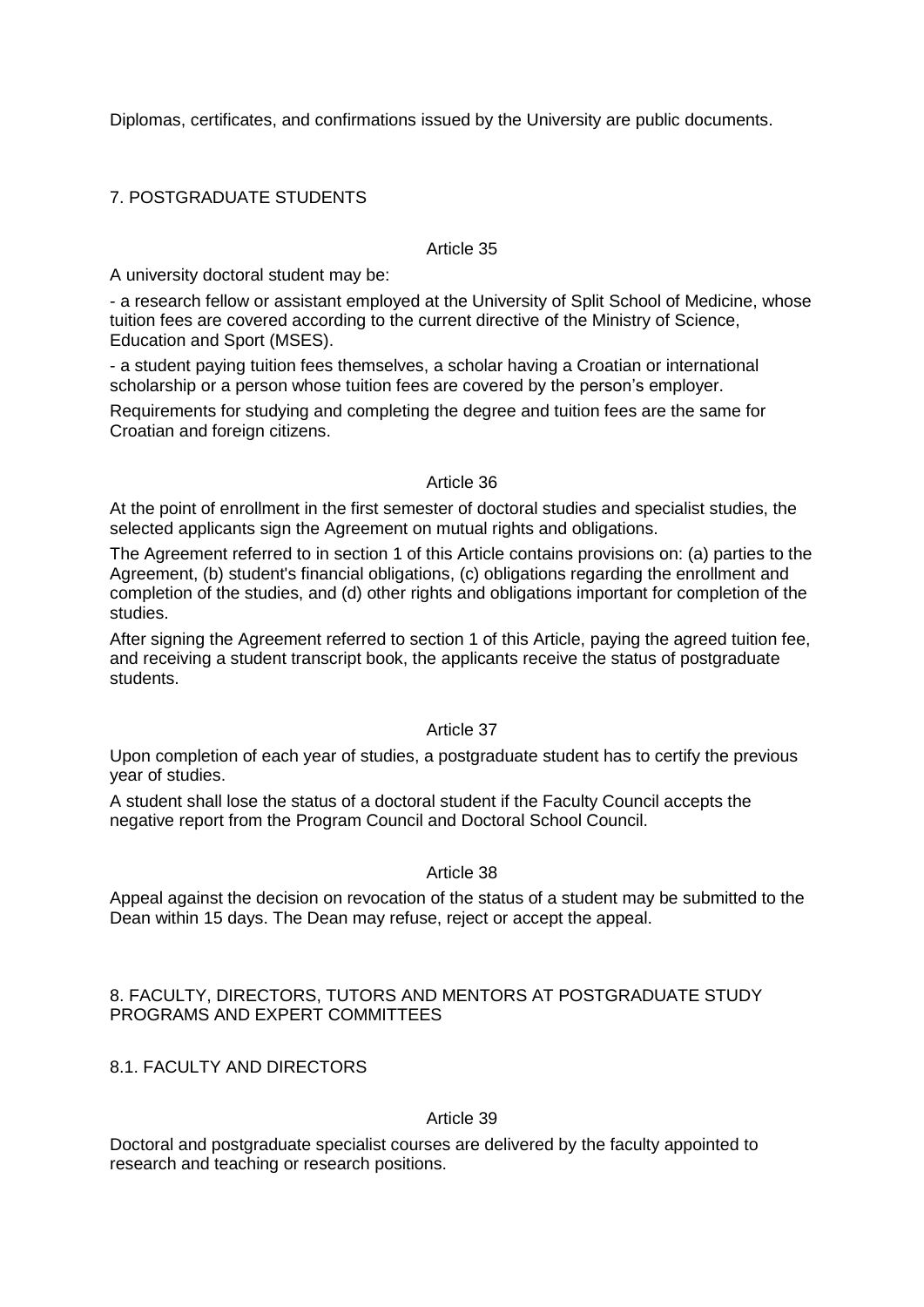In exceptional cases, upon the recommendation from a course director and in agreement with the program director and Vice Dean for Postgraduate Studies, parts of the courses may be delivered under the faculty member's supervision by teachers not appointed to research and/or research and teaching positions, but holding an academic degree of a doctor of science.

Pursuant to the Law, University Statute, and School's Statute, other professional who, on the basis of their teaching or professional work and achievements, may contribute to the quality of education or research and professional work may participate in course delivery after being authorized by the Doctoral School Council.

# Article 40

Each doctoral and specialist program has a director. A program director has to be appointed to a research and teaching position. A program director selects his or her deputy from the faculty appointed to research and teaching positions. The deputy actively participates in the delivery of the relevant postgraduate study program.

A program director and deputy director are appointed by the Faculty Council upon the recommendation from the Doctoral School Council and in accordance with the accreditation.

#### Article 41

A program director has the following rights and obligations:

- a member of the Faculty Council

- a member of the Doctoral School Council,

- organizes the study program and is responsible for realization of the teaching plan and program,

- calls and chairs the meetings of the Program Council and course directors,

- calls and chairs the meetings of mentors and students,

- holds a meeting with all students of the relevant postgraduate study program at least once a semester,

- recommends changes to the teaching plan and program to the Program Council,

- carries out other tasks pursuant to the provisions of the School's applicable documents.

# Article 42

A deputy program director has the following rights and obligations:

- in agreement with the postgraduate program director, develops course timetables,

- is a member of the Doctoral School Council,

- prepares reports on courses taught,

- attends to teaching materials and tools,

- counsels students on choosing elective courses,

- carries out other tasks pursuant to the provisions of the School's applicable documents.

#### Article 43

A doctoral course director or specialist course director may be a person appointed to a research and teaching or research position, professor emeritus or academician.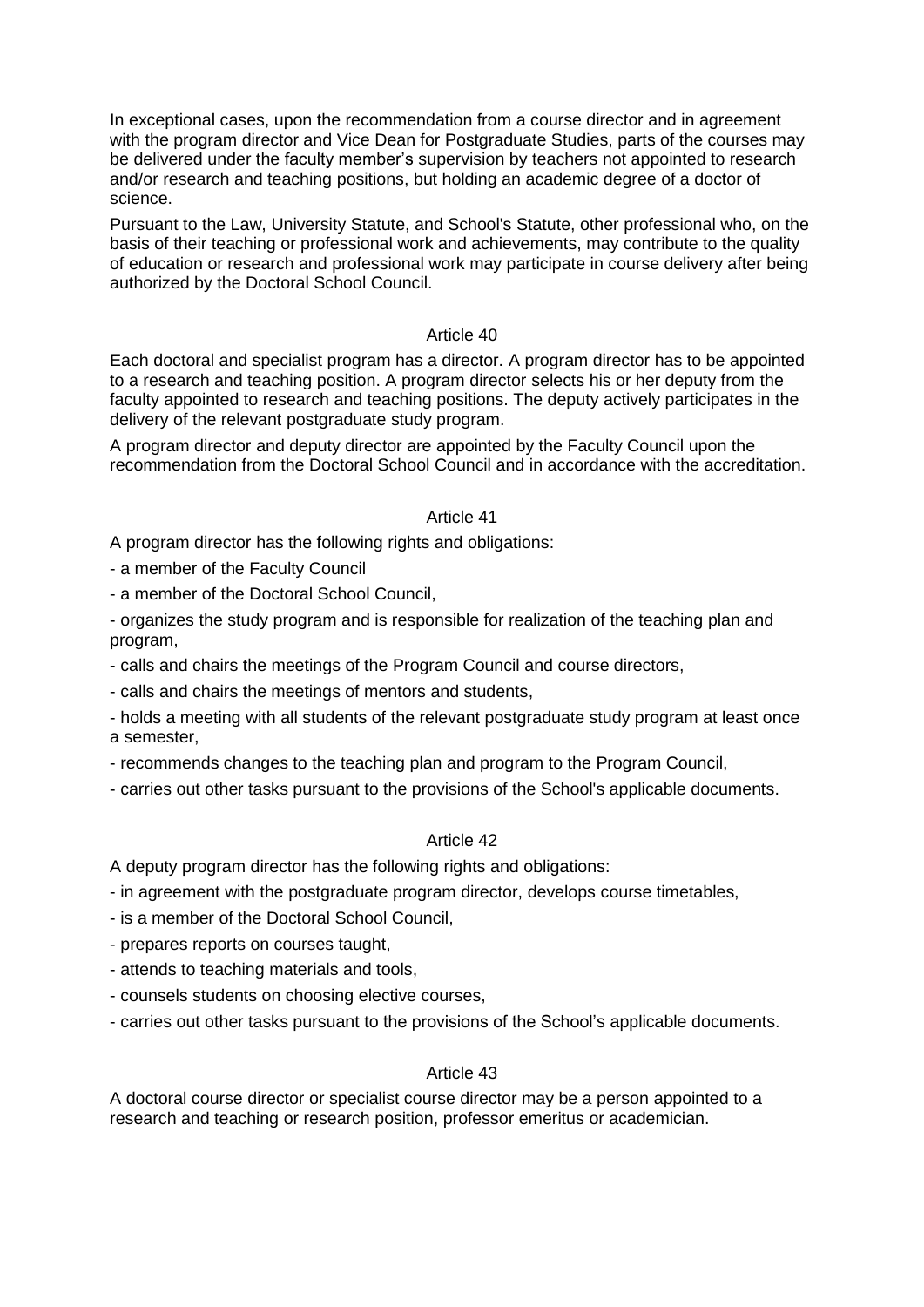# 8.2. STUDENT TUTORS

# Article 44

In mastering the content of the doctoral or specialist studies, a student may be assisted by a tutor appointed by the Program Council.

#### 8.3. DISSERTATION MENTORS

#### Article 45

Pursuant to the Law and the Statute of the University of Split, the candidate has the right to choose the dissertation mentor.

The candidate recommends one mentor. The decision on the appointment of the mentor is made by the Faculty Council upon the recommendation from the Doctoral Program Committee.

#### Article 46

The dissertation mentor cannot be a member of the Dissertation Proposal Committee, Dissertation Committee or Dissertation Defense Committee.

# Article 47

The dissertation mentor is an active researcher from the ranks of faculty and scientists appointed to a research and teaching or research position.

The mentor referred to in section 1 of this Article has to have a track record of research accomplishments in the previous five years (at least three articles in the research field of the dissertation topic) published in journals indexed in Current Contents (CC) or Web of Science (WoS) databases.

The mentor may be a researcher outside the School with whom the School signed an agreement on cooperation and candidate mentoring.

The mentor and candidate submit the annual research report to the Program Council.

The mentor is responsible for successful topic proposal, conduct of research, and completion and defense of candidate's dissertation.

# 8.4. THESIS EXPERT COMMITTEE FOR SPECIALIST STUDIES

# Article 48

Upon the recommendation from the Program Council, the Doctoral School Council appoints the Thesis Expert Committee for Specialist Studies.

# Article 49

The Thesis Expert Committee for Specialist Studies submits to the Doctoral School Council the evaluation report of the thesis in specialist studies. On the basis of a positive evaluation report, the Council concludes that the specialist study program was successfully completed and the right to the academic title of "master" earned and recommends to the Faculty Council that the School issues the relevant diploma.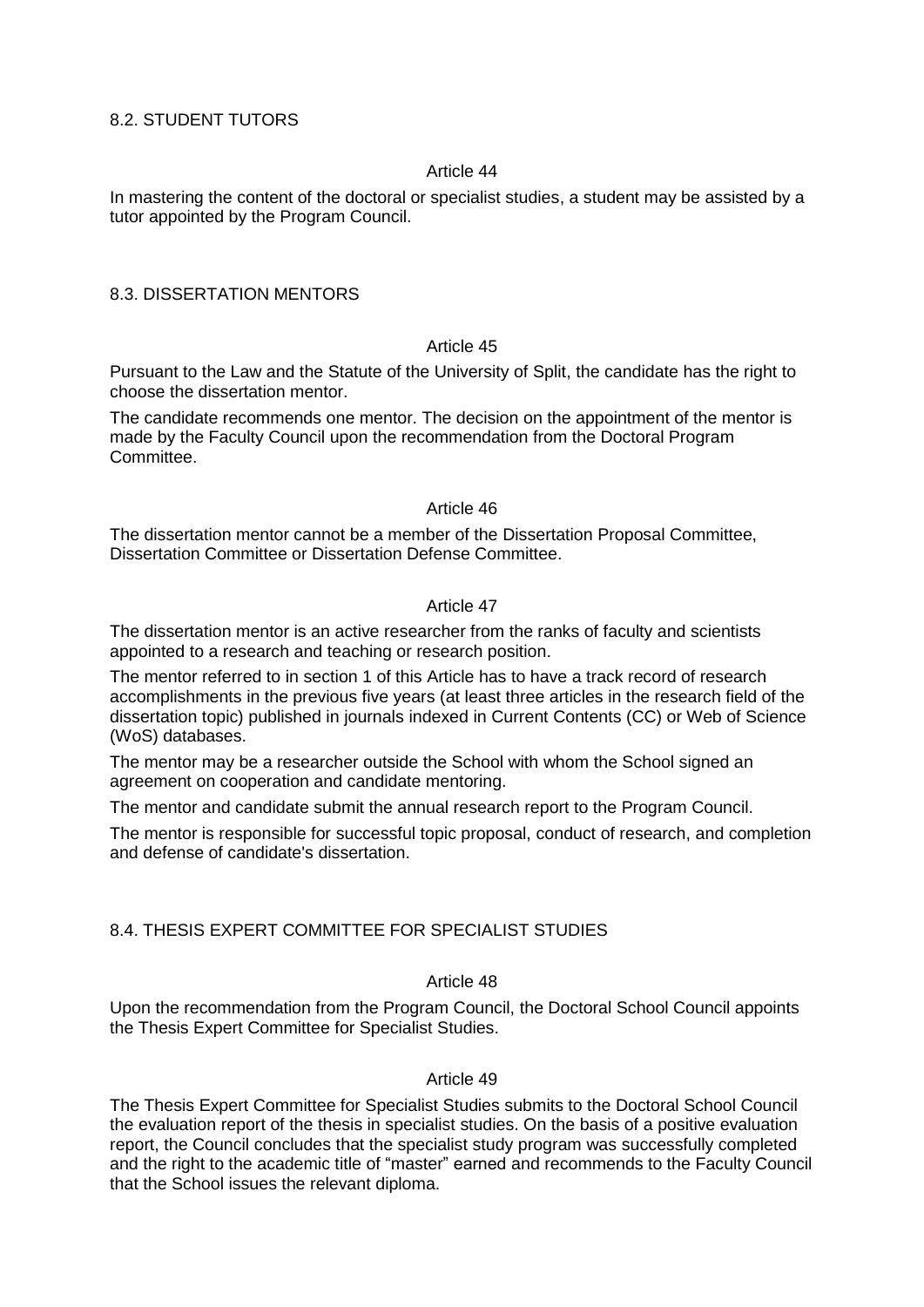The members of thesis expert committees shall be persons with the academic degree of doctor of science who are appointed to research and teaching or research positions.

# 8.5. EXPERT COMMITEES IN THE PROCESS OF PROPOSAL, EVALUATION AND DEFENSE OF DISSERTATION

# Article 51

Upon the recommendation from the Doctoral Program Committee, the Faculty Council appoints the following expert committees:

(a) Dissertation Proposal Committee,

(b) Dissertation Defense Committee.

# Article 52

For the process of awarding the academic degree of doctor of science, the expert committee members shall be persons with the academic degree of doctor of science who are appointed to research and teaching or research positions. A professor emeritus may be a member of a committee in the process of awarding the academic degree of doctor of science and the dissertation mentor.

# Article 53

For the process of awarding the academic degree of doctor of science, the expert committee members cannot be:

(a) persons who are the candidate's relatives (through blood or by marriage, e.g. the father or mother, grandfather or grandmother, brother or sister, husband or wife),

(b) persons with conflict of interest (co-authors or co-owners of a patent described in the qualification paper).

# Article 54

For the process of awarding the academic degree of doctor of science, expert committees regularly consist of three members and one standby member from another research institution.

Exceptionally, expert committees may consist of five members in the following circumstances:

(a) the dissertation topic is interdisciplinary, covering more than three scientific fields, or

(b) the candidate completed graduate studies in another scientific field; in that case, at least one member of the expert committee shall be from the respective study program. i.e. scientific field.

9. GRADUATION PROCESS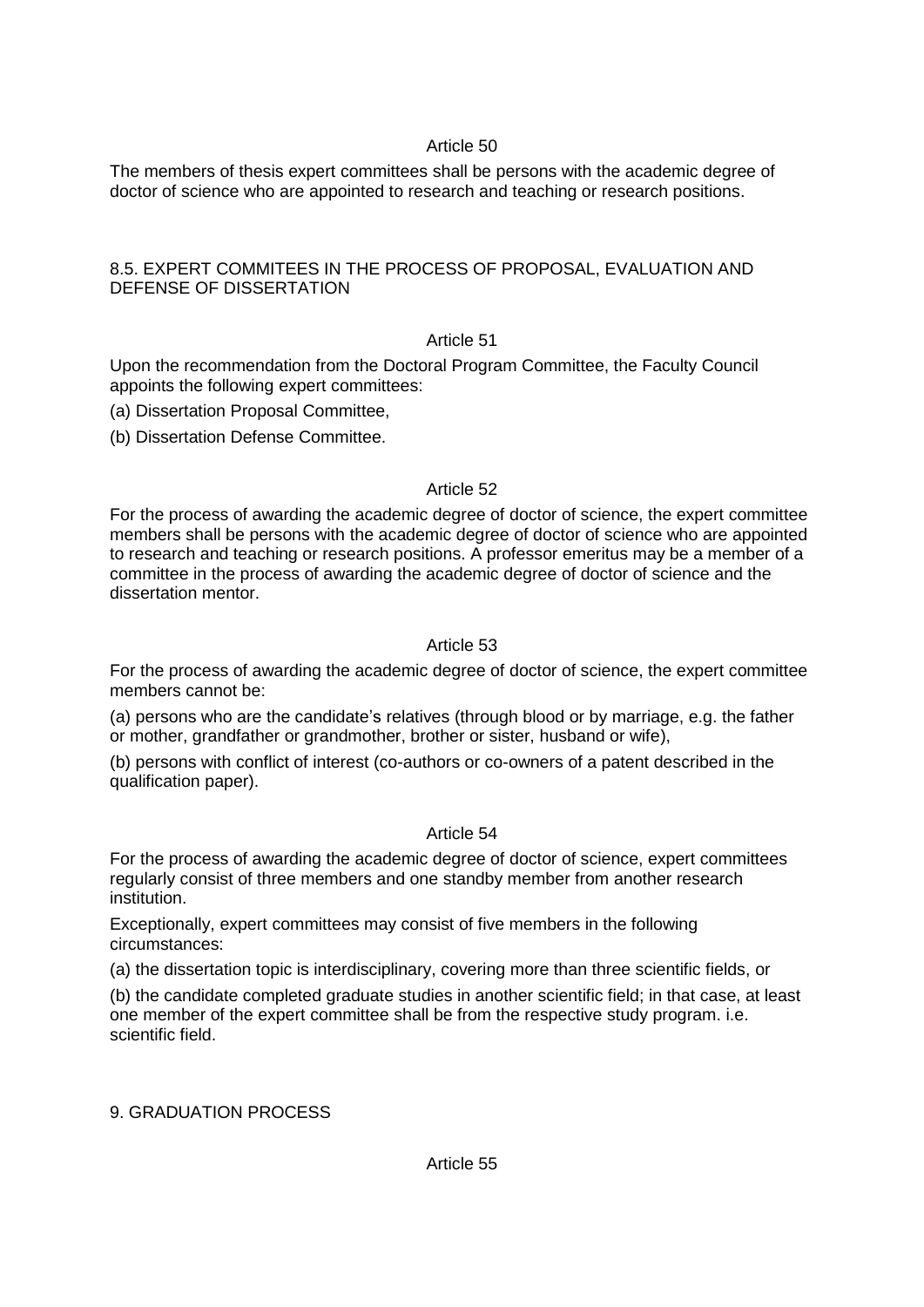The Regulations prescribe:

- all requirements and procedures related to a doctoral dissertation (hereinafter, dissertation) topic proposal and submission and defense of the finished dissertation, including:

- o requirements for dissertation topic proposal,
- o dissertation topic proposal,
- o dissertation topic approval procedure,
- o requirements for submission of finished dissertation,
- o requirements for public defense of dissertation,

- the rights and obligations of the Doctoral Program Committee (hereinafter, the Committee),

- the rights and obligations of dissertation mentor,

- the rights and obligations of expert committees in the procedure of proposal, evaluation, and defense of dissertation.

# 10. REQUIREMENTS FOR DISSERTATION TOPIC PROPOSAL AND SUBMISSION AND DEFENSE OF FINISHED DISSERTATION

# 10.1. REQUIREMENTS FOR DISSERTATION TOPIC PROPOSAL

# Article 56

The dissertation topic proposal should contain one original paper on the dissertation topic describing the original research, which is published in a journal with the impact factor (IF) higher than 1 indexed in CC or WoS databases. The candidate should be the first author (or the co-first author) on the paper.

# Article 57

A person who has a record of significant research accomplishments, if the requirements prescribed by the general enactments of the University of Split (hereinafter: University) and pursuant to these Regulations of the School of Medicine in Split are met, may propose the topic of doctoral dissertation and earn a doctoral degree outside the doctoral studies.

These research accomplishments imply that the requirements for the appointment to the research position of senior research associate (except for a doctor of science) are met. The candidate should demonstrate continuous research activity, i.e. two CC or WoS papers published in the previous five years.

Papers referred to in this Article that are required for a doctoral dissertation proposal cannot be used to meet the requirement for doctoral dissertation defense.

In their doctoral dissertation proposals, the candidates referred to in Article 57 shall explicitly list the research papers to be used in specific stages of the graduation process.

# Article 58

Persons who earned the academic degree of Master of Science may enroll in the 3<sup>rd</sup> year of the doctoral study program and must cover the cost of 60 ECTS credits. They have to earn 15 ECTS credits by class attendance according to the Program Director's decision.

Candidates who propose an article-based dissertation are exempt from this requirement.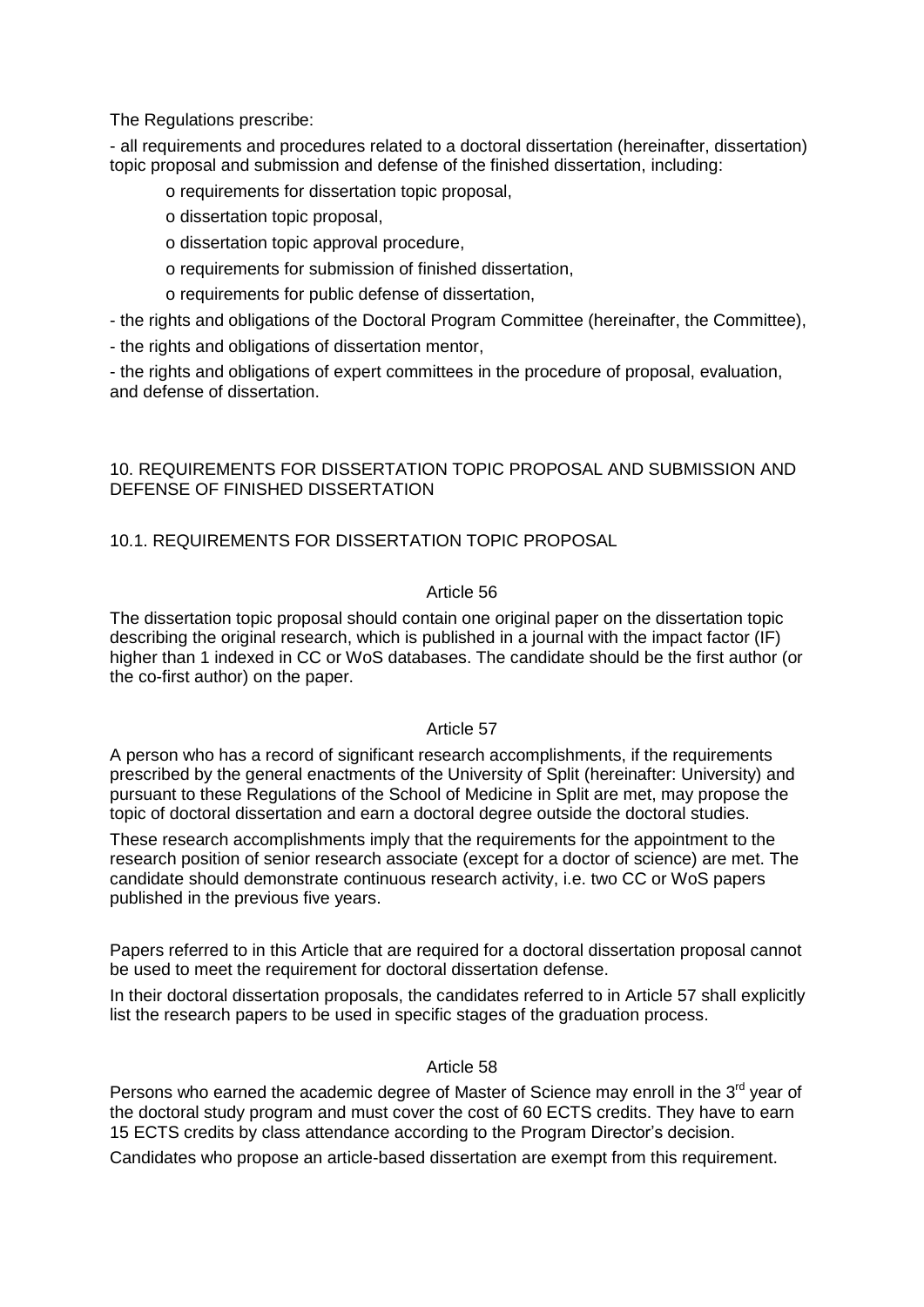The Doctoral Program Committee may allow that the entire graduation process, proposal, public discussion on the proposed topic, submission of finished dissertation, and public defense of dissertation, be carried out in English language. The title and abstract of the dissertation written in English language shall be provided in Croatian language.

# 10.2. DOCTORAL DISSERTATION TOPIC PROPOSAL

# Article 60

Doctoral dissertation topic proposal consists of the application, curriculum vitae, description of the topic, evidence on meeting the requirements for topic proposal, opinion of the proposed mentor, and ethics committee approval, as appropriate.

The proposal is submitted in printed and electronic forms.

# Article 61

The doctoral dissertation topic may be based on:

1. primary research,

2. research papers compiled into a unified work,

3. research based on a systematic review.

Description of the doctoral dissertation topic referred to in point 1 consists of the following sections:

- a) the title of the topic,
- b) introduction,
- c) research problem,
- d) hypothesis,
- e) research aim,
- f) research design,
- g) research outcomes,
- h) research methods,
- i) research organization,
- j) estimated role of the candidate in the research,
- k) expected scientific contribution,
- l) ethical principles,
- m) references,

n) one research paper on the doctoral dissertation topic, as defined in Article 56.

Description for the doctoral dissertation topic referred to in point 2 contains:

a) the title of the topic,

b) the list of research papers proposed as a doctoral dissertation,

c) introduction, review of the previous research and knowledge on the proposed problem, with a special review of one's own research,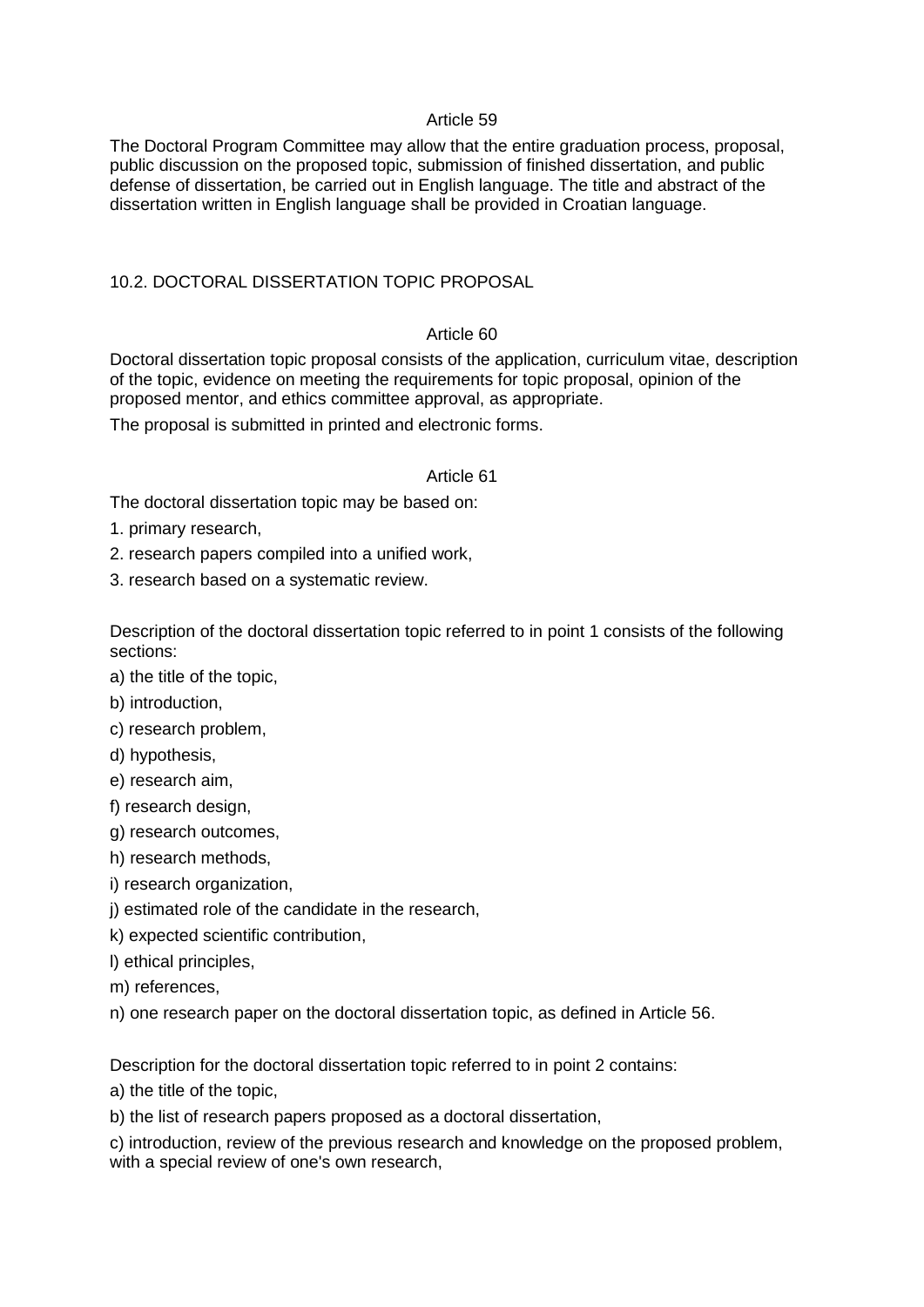d) a clear, well-posed problem and aim of the compiled research papers,

e) research methods (short presentation of methodology used in research papers compiled into a dissertation),

f) summary of the compiled results,

g) scientific contribution of the compiled research papers,

h) evidence on adhering to ethical principles in research,

i) references,

j) research papers compiled in a doctoral dissertation as a unified work, which includes at least three papers published in journals with the impact factor above 1 indexed in CC or WoS databases. For each paper used, the candidate must be the first author and are the most recent of these research papers has to be published in the previous two years.

Description of the doctoral dissertation topic referred to in section 3 contains:

a) explanation of why the research topic is important and what questions will be answered in the review article,

b) review of previous research and knowledge on the proposed problem, showing clearly that there have been no previous attempts at a systematic review on the proposed topic, which implies checking the titles and protocols in Cochrane library,

c) preliminary search according to the defined inclusion and exclusion criteria, showing clearly that the search will not result in an "empty" systematic review,

d) a detailed protocol of the planned systematic review (inclusion and exclusion criteria, types of studies included in the systematic review, observed interventions, planned comparisons, outcome measures, literature search strategy, and data collection form) or a print-out of the approved protocol from the Cochrane Database of Systematic Reviews (if the systematic review is developed within Cochrane collaboration),

e) estimated scientific contribution of the dissertation,

f) references,

g) one research paper on the doctoral dissertation topic, as defined in Article 56.

# Article 62

Candidates completing their graduate studies in scientific fields other than the scientific field in which they wish to propose the dissertation topic must, before the topic may be accepted, successfully pass the combined examination before the Dissertation Proposal Expert Committee in the chosen scientific field and research topic and show knowledge of research problem and chosen methodology. The content of the entire examination is determined by the Expert Committee in agreement with the Doctoral Program Committee. The combined examination may be either written or oral.

# Article 63

For doctoral dissertation topic proposals that are predominantly from other scientific areas, the Doctoral Program Committee recommends to the Faculty Council not to process them further.

The candidates who carried out their research for doctoral dissertation during their education abroad shall submit the program/project leader's statement that they may use the obtained results for their dissertation at the School.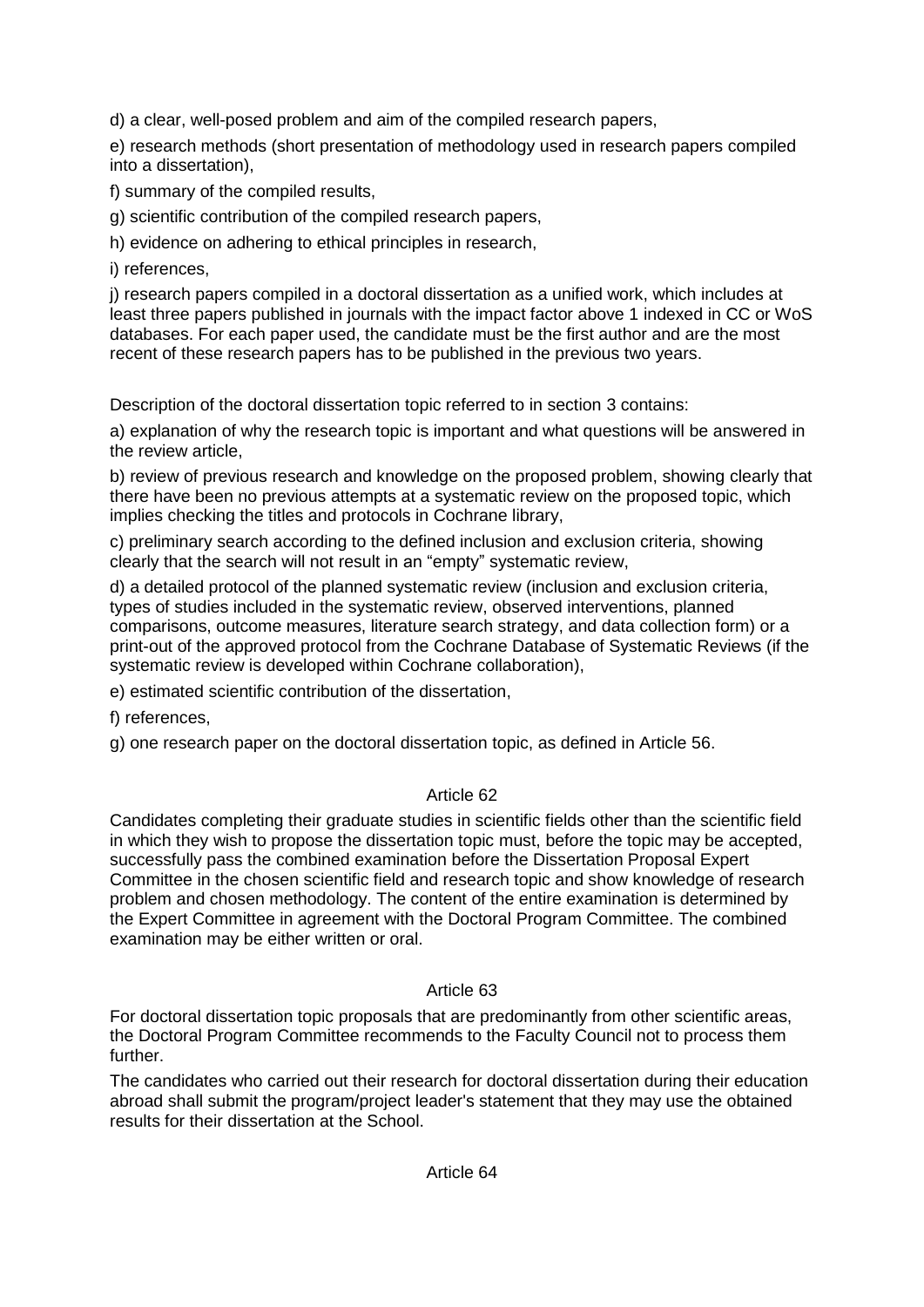The proposed mentor's opinion has to contain the evaluation of scientific novelty and expected scientific contribution of the proposed dissertation, information where the research will be carried out, and candidate's role in the research if there are more collaborators on the research project.

# 10.3. APPROVAL OF DOCTORAL DISSERTATION TOPIC

# Article 65

Doctoral dissertation topic proposal is reviewed by the Committee. The Committee may request the review from an outside expert.

The Committee returns the description of the topic for revision if it contains significant shortcomings.

#### Article 66

Upon the recommendation from the Committee, the Faculty Council appoints the Dissertation Topic Expert Committee, consisting of at least three members appointed to research and teaching or research positions. The Dissertation Topic Expert Committee submits to the Faculty Council the report with the recommendation to either accept or reject the dissertation topic.

The proposed mentor is not a member of the Expert Committee.

As a rule, at least one member must be from outside the School.

Exceptionally, the Expert Committee may consist of five members, in cases where:

(a) the dissertation topic is interdisciplinary and covers several scientific fields,

(b) the candidate completed graduate studies in another scientific area; in that case, at least one member of the Expert Committee must be from the relevant scientific area.

# Article 67

The dissertation topic proposal is discussed publicly, i.e., the topic is presented in public in case that the dissertation topic proposal is based on research papers that make a unified work.

The Chair of the Expert Committee opens a public discussion on the proposed topic, where the candidate and proposed mentor explain the expected scientific contribution of the research to the members of the Expert Committee.

The Chair of the Expert Committee keeps the minutes, which are signed by all members of the Expert Committee.

The minutes are delivered to the Office for Science, Postgraduate Studies, and Continuing Medical Education.

After the public discussion, the Expert Committee may accept the proposed topic, request revision by indicating what needs to be improved, or recommend the rejection of the topic, in which case there is a written statement.

The candidate must submit the revised topic proposal to the Expert Committee for evaluation.

# Article 68

The Chair of the Dissertation Topic Expert Committee submits the proposed topic evaluation report to the Doctoral Program Committee within one month from the public discussion.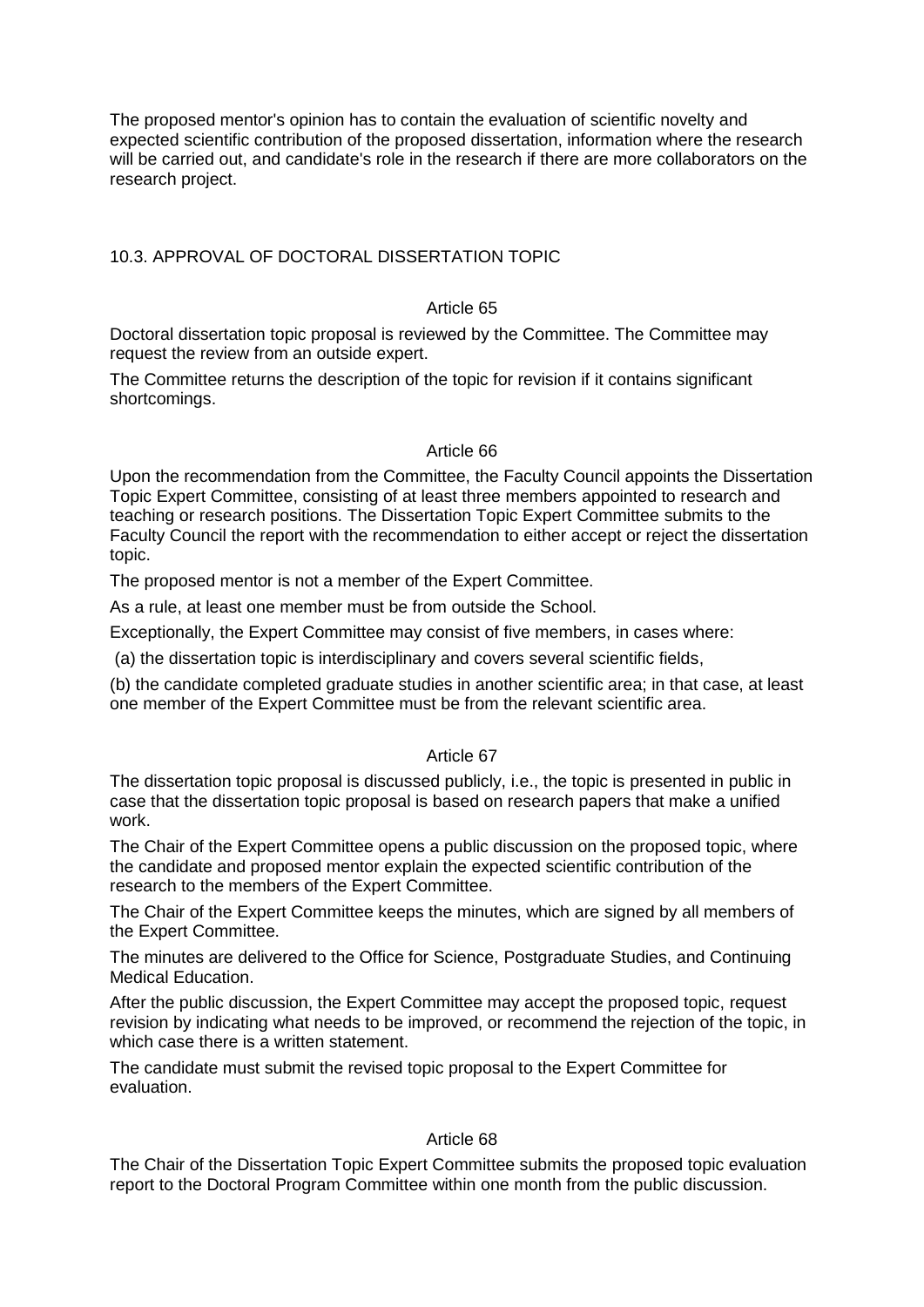The dissertation topic evaluation report is written according to the guidelines from the Doctoral Program Committee and must contain the statement that the candidate meets the requirements for doctoral topic proposal pursuant to the provisions of these Regulations.

The report is signed by all members of the Expert Committee.

In case of a separate opinion of the member of the Expert Committee, this opinion is also enclosed.

### Article 69

If the report was found to lack the required elements or not to correspond in important parts to the text of dissertation proposal, the Committee returns the dissertation topic report to the Expert Committee and recommends the needed revisions.

# Article 70

The representative of the Doctoral Program Committee reports on the dissertation topic at the Faculty Council session.

On the basis of the well-argued report and recommendation from the Dissertation Proposal Expert Committee, the Committee's opinion, and the discussion, the Faculty Council makes the final decision to accept or reject the proposed dissertation topic.

At the same session, the Faculty Council, upon the recommendation from the Doctoral Program Committee, appoints the mentor and Dissertation Expert Committee consisting of at least three members.

As a rule, at least one member of the Expert Committee must be from outside the School.

The Dissertation Committee may have the same composition as the Dissertation Proposal Expert Committee.

The members of the Dissertation Expert Committee are persons appointed to research and teaching or research positions in the same scientific area as the topic of the doctoral dissertation.

# 10.4. DISSERTATION SUBMISSION REQUIREMENTS

# Article 71

The candidate submits the soft-bound copies of the dissertation for each member of the Expert Committee, one for the Chair of Doctoral Program Committee, and one for the Archives.

The formatting of the dissertation should conform to the Doctoral Program Committee's guidelines.

# Article 72

The members of the Dissertation Expert Committee submit the report with the short description of dissertation content, their opinion on and evaluation of the dissertation with the review of methods used, scientific contribution of the dissertation, and recommendation from the Expert Committee.

In the report, the Dissertation Expert Committee may recommend that:

- the dissertation be accepted and the candidate allowed to defend the dissertation,
- the dissertation be returned to the candidate for revision or correction, or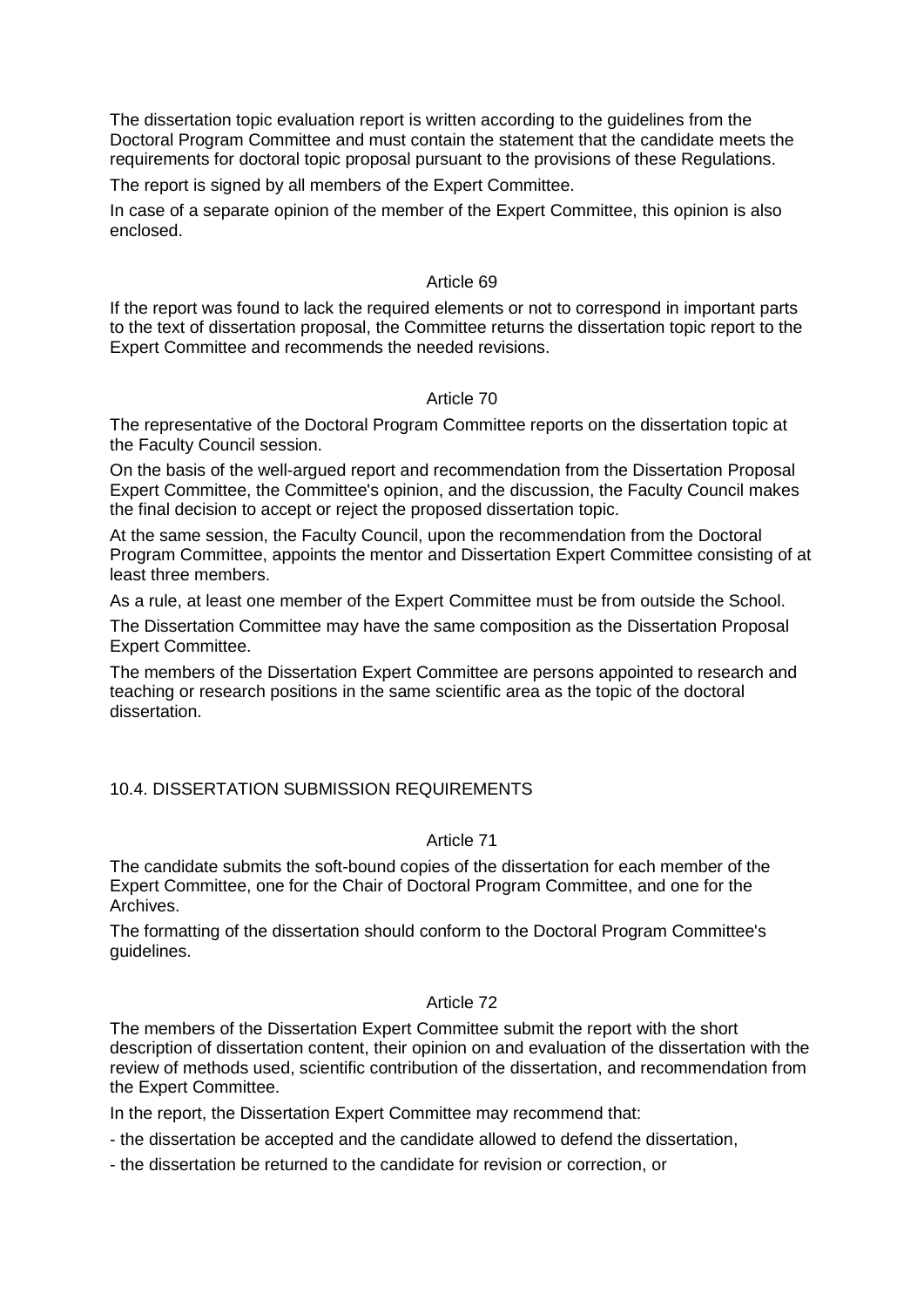- the dissertation be rejected.

The dissertation evaluation report is composed by the Chair of the Expert Committee and signed by all the members.

In case of a separate opinion of the member of the Expert Committee, this opinion is also enclosed.

The Doctoral Program Committee considers the Expert Committee's report and refers it, together with its own opinion, to the Faculty Council or returns the dissertation evaluation report to the Expert Committee and suggests the needed revisions if the report does not correspond to the important parts of the text of dissertation.

The Doctoral Program Committee may recommend to the Faculty Council to expand or change the composition of the Dissertation Expert Committee.

#### Article 73

If, on the basis of the Dissertation Expert Committee's report, the Committee concludes that the dissertation has flaws that may be remedied, the Committee returns the dissertation to the candidate and mentor to revise it according to the instructions and comments.

In case referred to in the previous section, the candidate shall amend the dissertation within 90 days from the day of receipt of the Committee's conclusion.

If the candidate does not follow through on the instructions and comments of the Dissertation Expert Committee within the stipulated period and without a justified reason, the dissertation will be deemed rejected.

# Article 74

If the Committee concludes that the report of the Dissertation Expert Committee does not provide a valid basis for the decision reached, the Committee may include new members and request that they submit a report or recommend to the Faculty Council a new Dissertation Expert Commitee that will reconsider the dissertation and submit their report to the Committee.

Upon the acceptance of the positive evaluation of the dissertation, the Faculty Council appoints the Dissertation Defense Expert Committee upon the recommendation from the Committee.

The members of the Dissertation Committee may also be members of the Dissertation Defense Committee.

#### Article 75

If the Committee accepts the negative report from the Dissertation Expert Committee, the Faculty Council makes the final decision on the dissertation, which is delivered to the candidate within eight days.

# 10.5. REQUIREMENTS FOR PUBLIC DEFENSE OF FINISHED DISSERTATION

# Article 76

Candidates whose dissertation received a positive evaluation from the Faculty Council may publicly defend the dissertation after they have fulfilled all the requirements for dissertation defense. Before submitting the finished dissertation for evaluation, the candidate should have published the second paper in the research branch and provide the PubMed DOI number or galley proof, i.e. the print-out of the electronic version of the paper. The paper has to be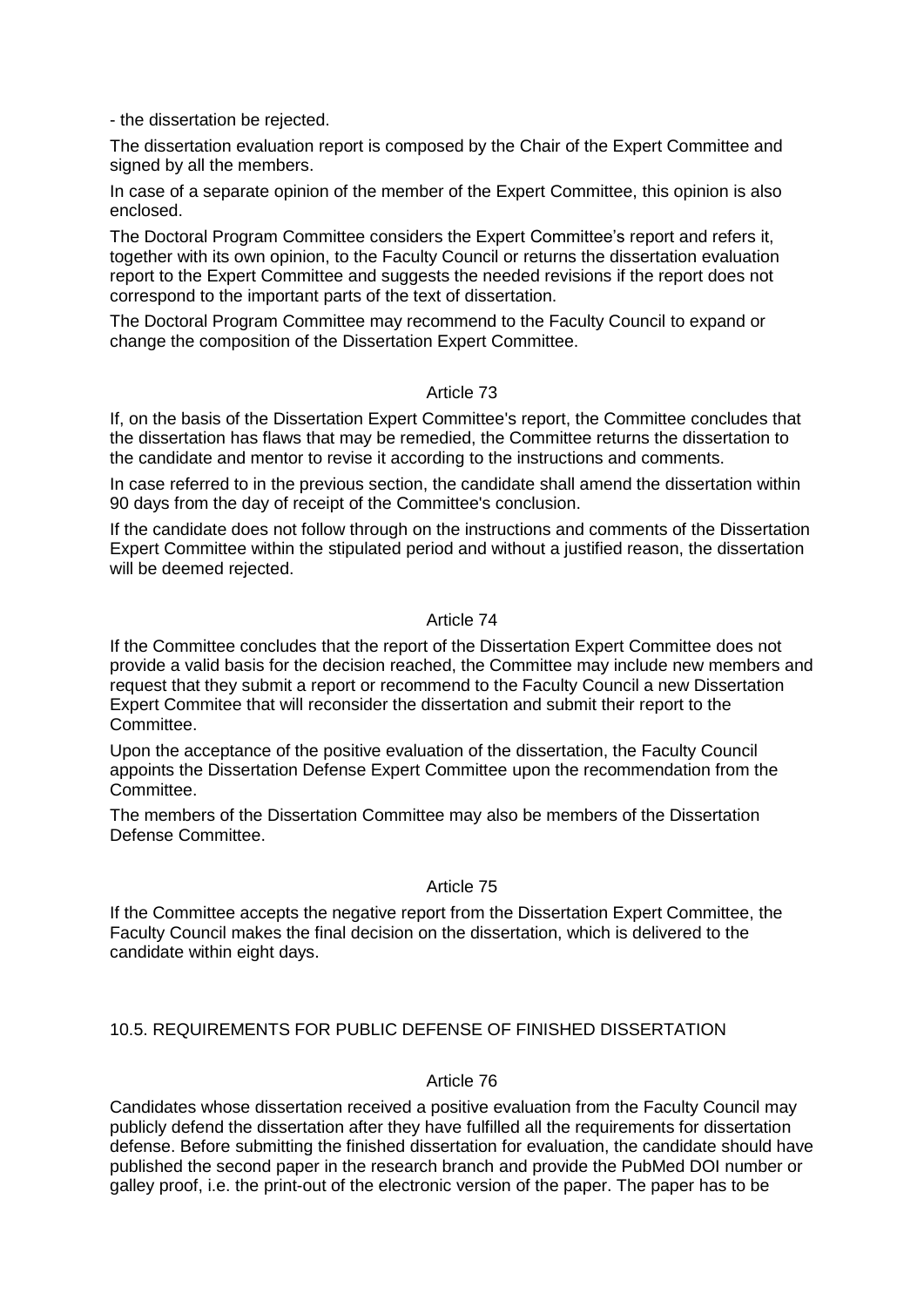published in a journal with an impact factor higher than 1 indexed in CC or WoS databases. The candidate must be the first author (or co-first author) on the paper. Exempt from the requirements in this Article are the candidates whose primary research as defined in Article 58 was published in a journal indexed in CC or WoS databases with an impact factor equal to or higher than 4 on which the candidate is the first author, and the candidates whose dissertation is based on compiled research papers.

# Article 77

The dissertation defense is public.

The day of dissertation defense is determined by the Chair of the Dissertation Defense Expert Committee upon the decision from the Faculty Council.

The Office for Science, Postgraduate Studies, and Continuing Medical Education of the School of Medicine announces the presentation and the day and place of the dissertation defense not later than seven days before the defense takes place by posting the notice on the School's bulletin board and website.

# Article 78

The candidate defends the dissertation before the Dissertation Defense Expert Committee.

Minutes on the dissertation defense are kept by the Chair of the Expert Committee and signed by the members of the Dissertation Defense Expert Committee.

The decision made by the Expert Committee on the defense of the dissertation is recorded in the minutes.

The Expert Committee's decision on the dissertation defense may be as follows:

- defended by unanimous vote of the Committee,

- defended by majority vote of the Committee,

- not defended.

# Article 79

The candidate who did not defend the dissertation has the right to propose a new dissertation topic not earlier than within 90 days.

#### Article 80

After the successful defense of dissertation, the candidate shall submit eight (or ten) copies of the bound dissertation for each member of the Expert Committee, one for the School's Library, one for the libraries of the Schools of Medicine in Zagreb, Osijek, and Rijeka, one for the National and University Library in Zagreb.

Each bound copy must have an electronic version of the dissertation enclosed.

#### Article 81

The candidate who successfully defended the dissertation is awarded the diploma and supplemental document on completed postgraduate doctoral studies and earned academic degree of doctor of science.

The diploma specifies the scientific area, field, and branch in which the doctorate was earned and the title of the dissertation.

The Dean refers the recommendation along with other required documents for the promotion of doctors of science to the University Provost.